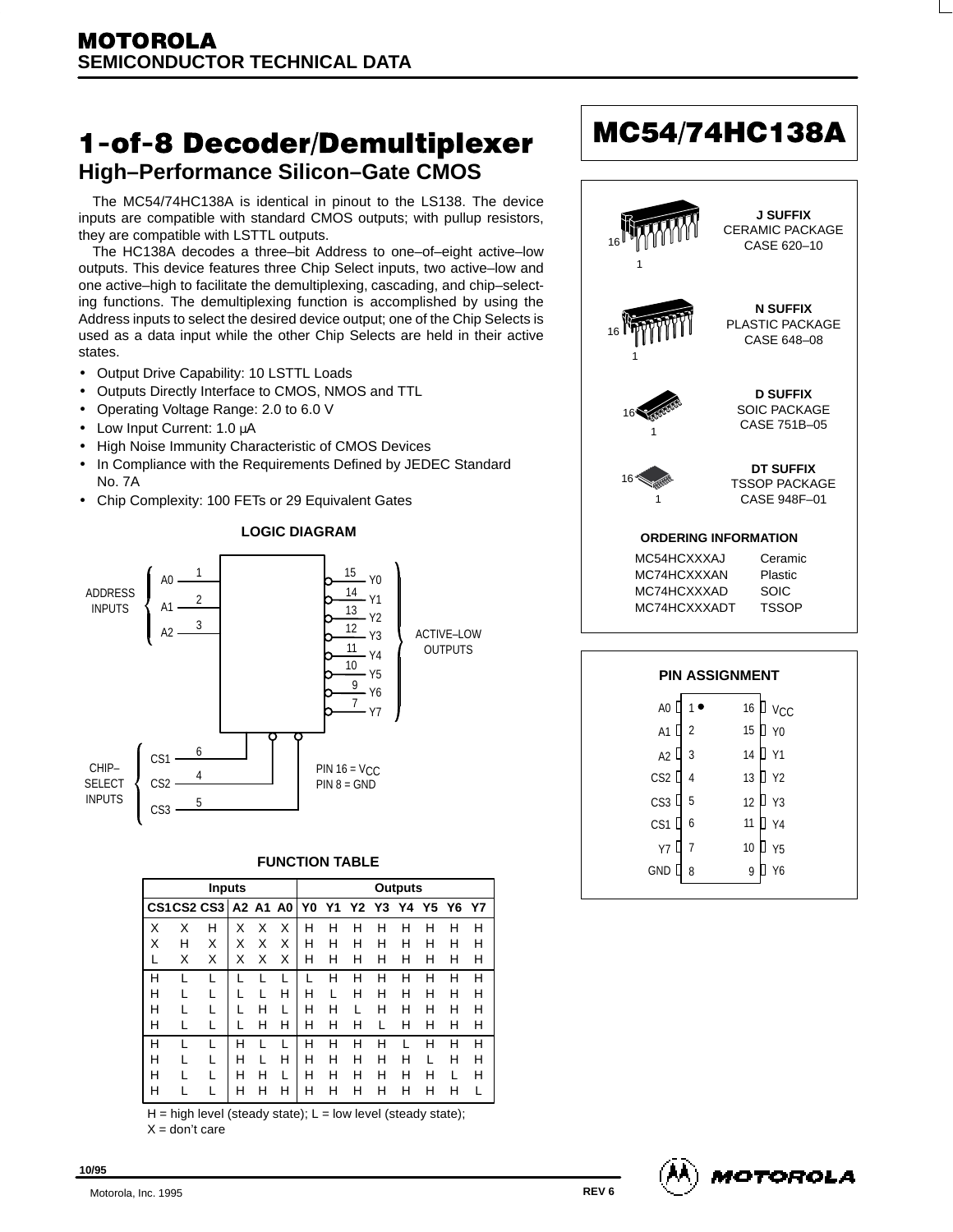## MA VINNINA ELATINENTY AND A SERVICE OF A SERVICE OF A SERVICE OF A SERVICE OF A SERVICE OF A SERVICE OF A SERVICE OF A SERVICE OF A SERVICE OF A SERVICE OF A SERVICE OF A SERVICE OF A SERVICE OF A SERVICE OF A SERVICE OF A

|                  | <b>MAXIMUM RATINGS*</b>                                                                                  |                              |              |                                                                                                                                                      |
|------------------|----------------------------------------------------------------------------------------------------------|------------------------------|--------------|------------------------------------------------------------------------------------------------------------------------------------------------------|
| Symbol           | <b>Parameter</b>                                                                                         |                              | Unit         | This device contains protection                                                                                                                      |
| $V_{\rm CC}$     | DC Supply Voltage (Referenced to GND)                                                                    | $-0.5$ to $+7.0$             | V            | circuitry to guard against damage                                                                                                                    |
| $V_{\text{in}}$  | DC Input Voltage (Referenced to GND)                                                                     | $-0.5$ to $V_{\rm CC}$ + 0.5 | V            | due to high static voltages or electric<br>fields. However, precautions must                                                                         |
| Vout             | DC Output Voltage (Referenced to GND)                                                                    | $-0.5$ to $V_{\rm CC}$ + 0.5 | $\vee$       | be taken to avoid applications of any                                                                                                                |
| l <sub>in</sub>  | DC Input Current, per Pin                                                                                | ± 20                         | mA           | voltage higher than maximum rated<br>voltages to this high-impedance cir-                                                                            |
| lout             | DC Output Current, per Pin                                                                               | ± 25                         | mA           | cuit. For proper operation, V <sub>in</sub> and<br>Vout should be constrained to the                                                                 |
| <sup>I</sup> CC  | DC Supply Current, V <sub>CC</sub> and GND Pins                                                          | ± 50                         | mA           | range GND $\leq$ (V <sub>in</sub> or V <sub>out</sub> ) $\leq$ V <sub>CC</sub> .                                                                     |
| P <sub>D</sub>   | Power Dissipation in Still Air, Plastic or Ceramic DIP+<br>SOIC Packaget<br>TSSOP Packaget               | 750<br>500<br>450            | mW           | Unused inputs must always be<br>tied to an appropriate logic voltage<br>level (e.g., either GND or $V_{C,C}$ ).<br>Unused outputs must be left open. |
| $T_{\text{stg}}$ | Storage Temperature                                                                                      | $-65$ to $+150$              | $^{\circ}$ C |                                                                                                                                                      |
| $T_{L}$          | Lead Temperature, 1 mm from Case for 10 Seconds<br>(Plastic DIP, SOIC or TSSOP Package)<br>(Ceramic DIP) | 260<br>300                   | $^{\circ}$ C |                                                                                                                                                      |

 circuitry to guard against damage be taken to avoid applications of any cuit. For proper operation, V<sub>in</sub> and Unused inputs must always be

\* Maximum Ratings are those values beyond which damage to the device may occur.

Functional operation should be restricted to the Recommended Operating Conditions.<br>†Derating — Plastic DIP: – 10 mW/°C from 65° to 125°C

 $\uparrow$ Derating — Plastic DIP: – 10 mW/°C from 65° to 125°C<br>Ceramic DIP: – 10 mW/°C from 100° to 125°C

SOIC Package:  $-7$  mW/ $\mathrm{^{\circ}C}$  from 65 $\mathrm{^{\circ}}$  to 125 $\mathrm{^{\circ}C}$ 

TSSOP Package:  $-6.1$  .W/ $\degree$ C from 65 $\degree$  to 125 $\degree$ C

For high frequency or heavy load considerations, see Chapter 2 of the Motorola High–Speed CMOS Data Book (DL129/D).

# **RECOMMENDED OPERATING CONDITIONS**

| Symbol                             | <b>Parameter</b>                                                                                                             | Min   | <b>Max</b>         | <b>Unit</b>   |
|------------------------------------|------------------------------------------------------------------------------------------------------------------------------|-------|--------------------|---------------|
| $V_{\rm CC}$                       | DC Supply Voltage (Referenced to GND)                                                                                        | 2.0   | 6.0                | $\sqrt{}$     |
| V <sub>in</sub> , V <sub>out</sub> | DC Input Voltage, Output Voltage (Referenced to GND)                                                                         | 0     | $V_{\rm CC}$       | $\mathcal{L}$ |
| TA                                 | Operating Temperature, All Package Types                                                                                     | $-55$ | $+125$             | $^{\circ}$ C  |
| $t_r$ , $t_f$                      | Input Rise and Fall Time<br>$V_{\rm CC}$ = 2.0 V<br>$V_{\text{CC}}$ = 4.5 V<br>(Figure 2)<br>$V_{\text{CC}} = 6.0 \text{ V}$ |       | 1000<br>500<br>400 | ns            |

## **DC ELECTRICAL CHARACTERISTICS** (Voltages Referenced to GND)

|                 |                                      |                                                                                                                                                                |                          |                            | <b>Guaranteed Limit</b>   |                           |      |
|-----------------|--------------------------------------|----------------------------------------------------------------------------------------------------------------------------------------------------------------|--------------------------|----------------------------|---------------------------|---------------------------|------|
| Symbol          | Parameter                            | <b>Test Conditions</b>                                                                                                                                         | $v_{\rm CC}$<br>v        | –55°C to<br>$25^{\circ}$ C | $\leq 85^{\circ}$ C       | $\leq 125^{\circ}$ C      | Unit |
| V <sub>IH</sub> | Minimum High-Level Input<br>Voltage  | $V_{\text{out}} = 0.1 \text{ V or } V_{\text{CC}} - 0.1 \text{ V}$<br>$\vert I_{\text{out}}\vert \leq 20 \, \mu A$                                             | 2.0<br>3.0<br>4.5<br>6.0 | 1.5<br>2.1<br>3.15<br>4.2  | 1.5<br>2.1<br>3.15<br>4.2 | 1.5<br>2.1<br>3.15<br>4.2 | V    |
| $V_{IL}$        | Maximum Low-Level Input<br>Voltage   | $V_{\text{out}} = 0.1 \text{ V or } V_{\text{CC}} - 0.1 \text{ V}$<br>$ I_{\text{out}}  \leq 20 \mu A$                                                         | 2.0<br>3.0<br>4.5<br>6.0 | 0.5<br>0.9<br>1.35<br>1.8  | 0.5<br>0.9<br>1.35<br>1.8 | 0.5<br>0.9<br>1.35<br>1.8 | V.   |
| VOH             | Minimum High-Level Output<br>Voltage | $V_{in} = V_{IH}$ or $V_{IL}$<br>$\vert I_{\text{out}}\vert \leq 20 \, \mu A$                                                                                  | 2.0<br>4.5<br>6.0        | 1.9<br>4.4<br>5.9          | 1.9<br>4.4<br>5.9         | 1.9<br>4.4<br>5.9         | V    |
|                 |                                      | $V_{in} = V_{\text{IH}}$ or $V_{\text{IL}}$ $ I_{\text{out}}  \leq 2.4$ mA<br>$ I_{\text{out}}  \leq 4.0 \text{ mA}$<br>$ I_{\text{out}}  \leq 5.2 \text{ mA}$ | 3.0<br>4.5<br>6.0        | 2.48<br>3.98<br>5.48       | 2.34<br>3.84<br>5.34      | 2.20<br>3.70<br>5.20      |      |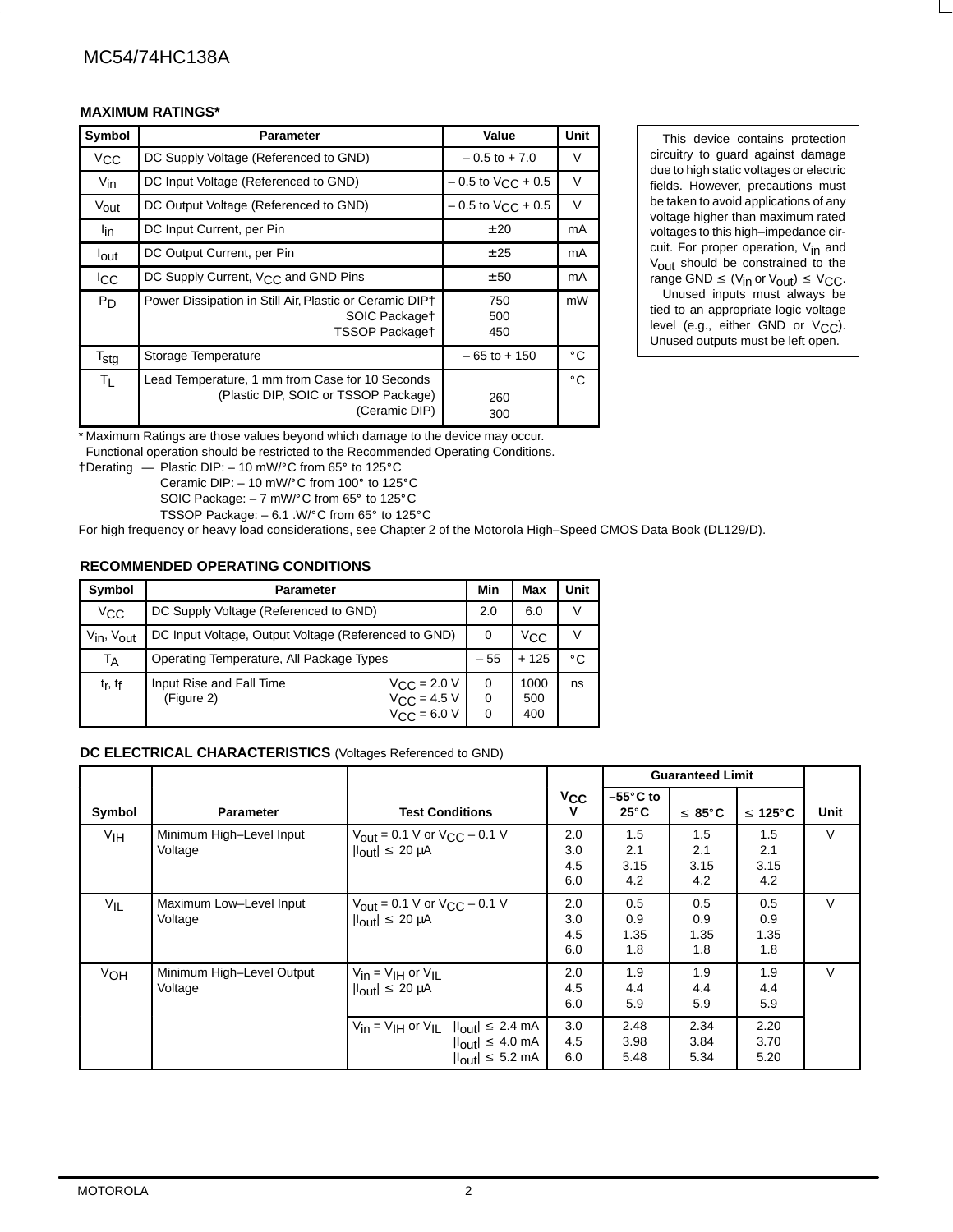# **DC ELECTRICAL CHARACTERISTICS** (Voltages Referenced to GND)

|                 | DC ELECTRICAL CHARACTERISTICS (Voltages Referenced to GND) |                                                                                                                                                          |                   |                            | <b>Guaranteed Limit</b> |                      |      |
|-----------------|------------------------------------------------------------|----------------------------------------------------------------------------------------------------------------------------------------------------------|-------------------|----------------------------|-------------------------|----------------------|------|
| Symbol          | <b>Parameter</b>                                           | <b>Test Conditions</b>                                                                                                                                   | $V_{CC}$          | –55°C to<br>$25^{\circ}$ C | $\leq 85^{\circ}$ C     | $\leq 125^{\circ}$ C | Unit |
| VOL             | Maximum Low-Level Output<br>Voltage                        | $V_{in} = V_{IH}$ or $V_{IL}$<br>$\vert I_{\text{out}}\vert \leq 20 \, \mu A$                                                                            | 2.0<br>4.5<br>6.0 | 0.1<br>0.1<br>0.1          | 0.1<br>0.1<br>0.1       | 0.1<br>0.1<br>0.1    | V    |
|                 |                                                            | $V_{in}$ = V <sub>IH</sub> or V <sub>IL</sub> $ I_{out}  \le 2.4$ mA<br>$ I_{\text{out}}  \leq 4.0 \text{ mA}$<br>$ I_{\text{out}}  \leq 5.2 \text{ mA}$ | 3.0<br>4.5<br>6.0 | 0.26<br>0.26<br>0.26       | 0.33<br>0.33<br>0.33    | 0.40<br>0.40<br>0.40 |      |
| <sup>l</sup> in | Maximum Input Leakage Current                              | $V_{in}$ = V <sub>CC</sub> or GND                                                                                                                        | 6.0               | ± 0.1                      | ± 1.0                   | ± 1.0                | μA   |
| <b>ICC</b>      | Maximum Quiescent Supply<br>Current (per Package)          | $V_{in} = V_{CC}$ or GND<br>$\mathsf{I}_{\mathsf{out}} = 0 \mu \mathsf{A}$                                                                               | 6.0               |                            | 40                      | 160                  | μA   |

NOTE: Information on typical parametric values can be found in Chapter 2 of the Motorola High–Speed CMOS Data Book (DL129/D).

# **AC ELECTRICAL CHARACTERISTICS** ( $C_L$  = 50 pF, Input  $t_r$  =  $t_f$  = 6.0 ns)

,我们就会不会不会。""我们,我们就会不会不会不会。""我们,我们就会不会不会不会不会不会。""我们,我们就会不会不会不会。""我们,我们就会不会不会不会不会不

|                                        |                                                                        |                                |                                      | <b>Guaranteed Limit</b> |                        |      |
|----------------------------------------|------------------------------------------------------------------------|--------------------------------|--------------------------------------|-------------------------|------------------------|------|
| Symbol                                 | <b>Parameter</b>                                                       | $v_{\rm CC}$<br>$\mathbf v$    | $-55^{\circ}$ C to<br>$25^{\circ}$ C | $\leq 85^{\circ}$ C     | $\leq 125^{\circ}$ C   | Unit |
| t <sub>PLH</sub> ,<br><sup>t</sup> PHL | Maximum Propagation Delay, Input A to Output Y<br>(Figures 1 and 4)    | 2.0<br>3.0<br>4.5<br>6.0       | 135<br>90<br>27<br>23                | 170<br>125<br>34<br>29  | 205<br>165<br>41<br>35 | ns   |
| t <sub>PLH</sub> ,<br><sup>t</sup> PHL | Maximum Propagation Delay, CS1 to Output Y<br>(Figures 2 and 4)        | 2.0<br>3.0<br>4.5<br>6.0       | 110<br>85<br>22<br>19                | 140<br>100<br>28<br>24  | 165<br>125<br>33<br>28 | ns   |
| t <sub>PLH</sub> ,<br><b>tPHL</b>      | Maximum Propagation Delay, CS2 or CS3 to Output Y<br>(Figures 3 and 4) | 2.0<br>3.0<br>4.5<br>6.0       | 120<br>90<br>24<br>20                | 150<br>120<br>30<br>26  | 180<br>150<br>36<br>31 | ns   |
| t <sub>TLH</sub> ,<br><sup>t</sup> THL | Maximum Output Transition Time, Any Output<br>(Figures 2 and 4)        | 2.0<br>3.0<br>4.5<br>6.0       | 75<br>30<br>15<br>13                 | 95<br>40<br>19<br>16    | 110<br>55<br>22<br>19  | ns   |
| $C_{in}$                               | Maximum Input Capacitance                                              | $\qquad \qquad \longleftarrow$ | 10                                   | 10 <sup>°</sup>         | 10                     | pF   |

  Speed CMOS Data Book (DL129/D). NOTE: For propagation delays with loads other than 50 pF, and information on typical parametric values, see Chapter 2 of the Motorola High–

,我们就是一个人的,我们就是一个人的,我们就是一个人的。""我们,我们就是一个人的。""我们,我们就是一个人的。""我们,我们就是一个人的,我们就是一个人的,我们

|                 |                                              | Typical @ 25°C, $V_{CC}$ = 5.0 V |  |
|-----------------|----------------------------------------------|----------------------------------|--|
| C <sub>PD</sub> | Power Dissipation Capacitance (Per Package)* | ັບ                               |  |

\* Used to determine the no–load dynamic power consumption: P<sub>D</sub> = C<sub>PD</sub> V<sub>CC</sub>2f + I<sub>CC</sub> V<sub>CC</sub>. For load considerations, see Chapter 2 of the<br>Motorola High–Speed CMOS Data Book (DL129/D).

 

the contract of the contract of the contract of the contract of the contract of the contract of the contract of the contract of the contract of the contract of the contract of the contract of the contract of the contract o

 

 

the contract of the contract of the contract of the contract of the contract of the contract of the contract of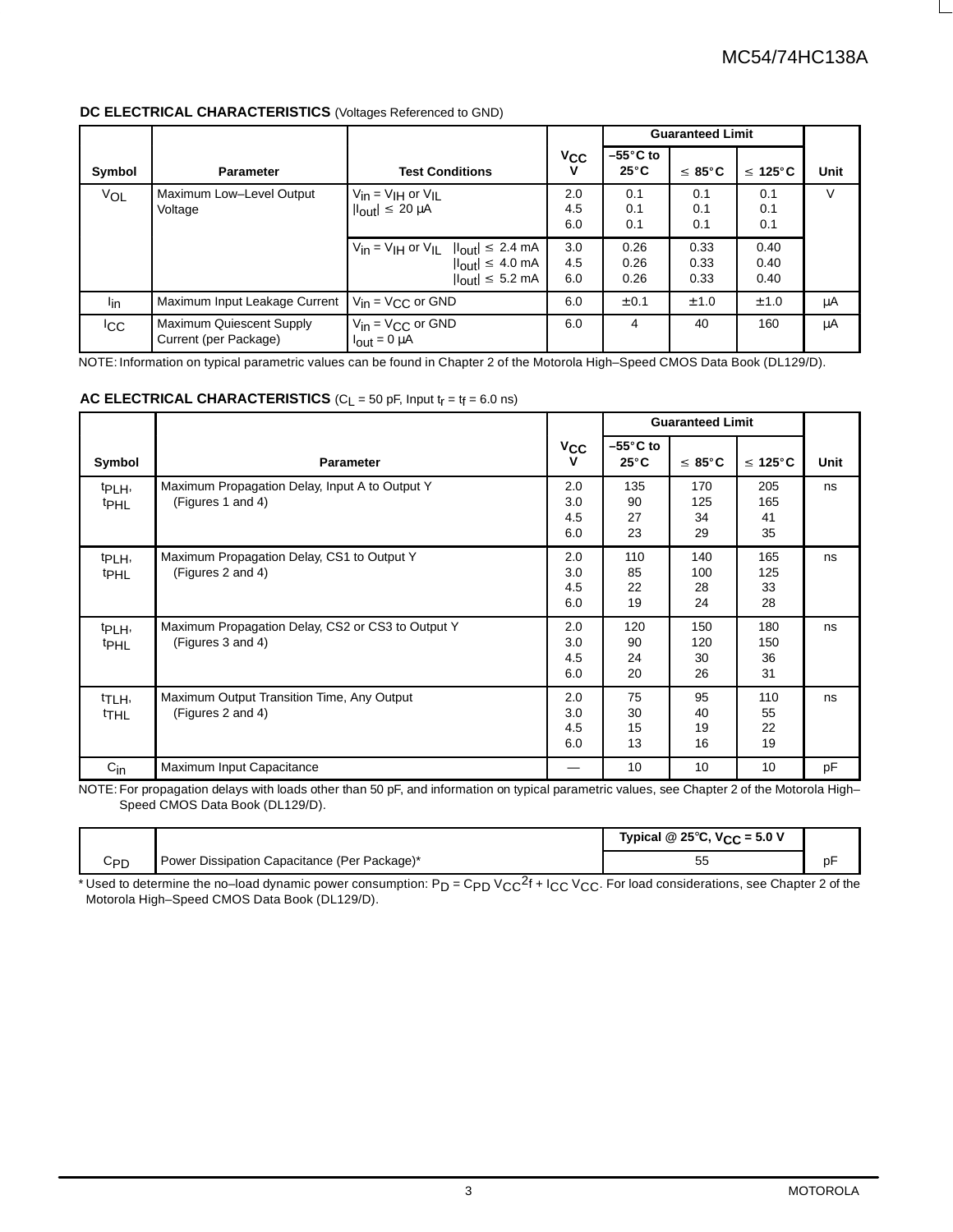# **SWITCHING WAVEFORMS**





**Figure 3.** 



\* Includes all probe and jig capacitance

**Figure 4. Test Circuit**

## **PIN DESCRIPTIONS**

## **ADDRESS INPUTS**

# **A0, A1, A2 (Pins 1, 2, 3)**

Address inputs. These inputs, when the chip is selected, determine which of the eight outputs is active–low.

## **CONTROL INPUTS**

# **CS1, CS2, CS3 (Pins 6, 4, 5)**

Chip select inputs. For CS1 at a high level and CS2, CS3 at a low level, the chip is selected and the outputs follow the Address inputs. For any other combination of CS1, CS2, and CS3, the outputs are at a logic high.

## **OUTPUTS**

## **Y0 – Y7 (Pins 15, 14, 13, 12, 11, 10, 9, 7)**

Active–low Decoded outputs. These outputs assume a low level when addressed and the chip is selected. These outputs remain high when not addressed or the chip is not selected.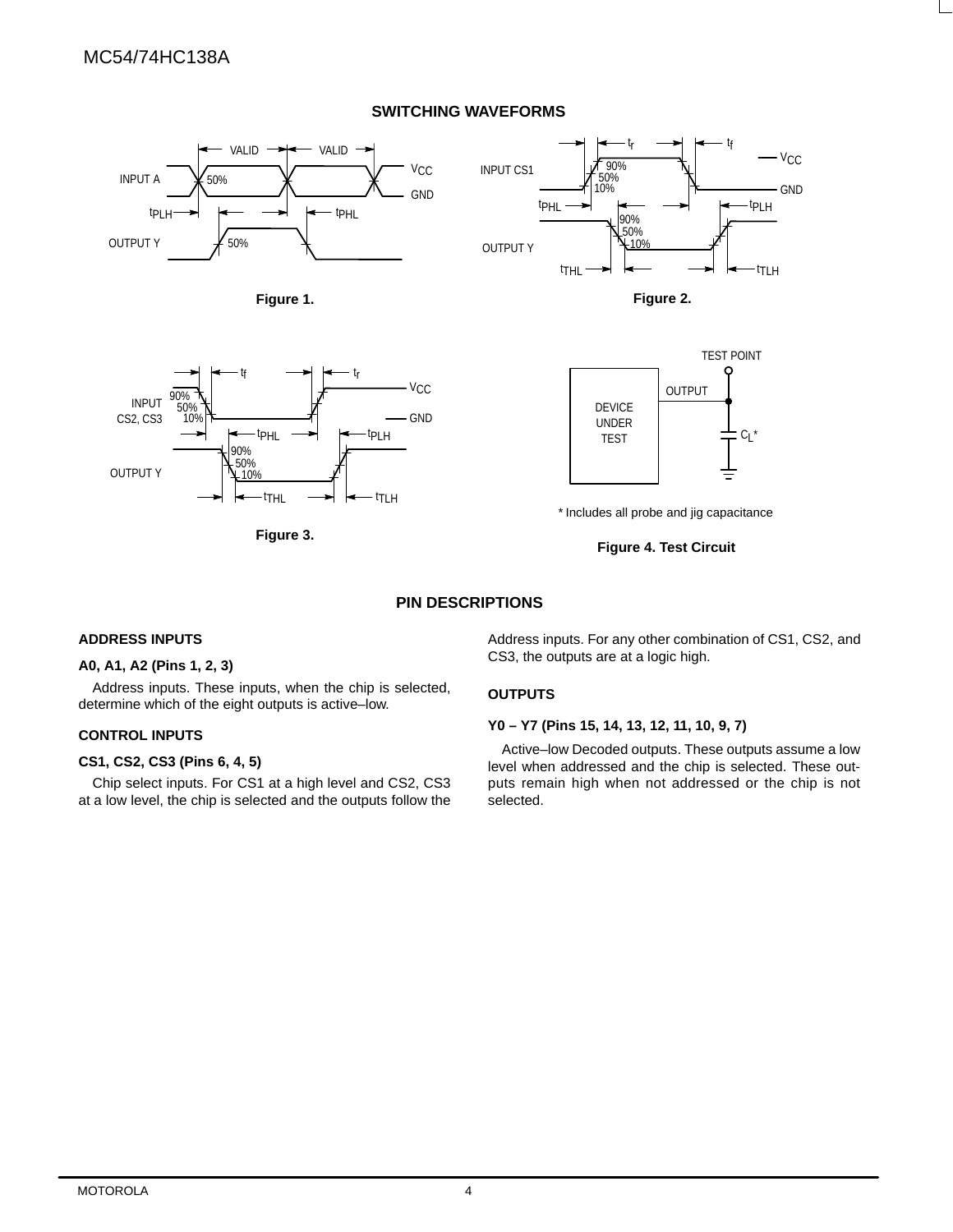L

# **EXPANDED LOGIC DIAGRAM**

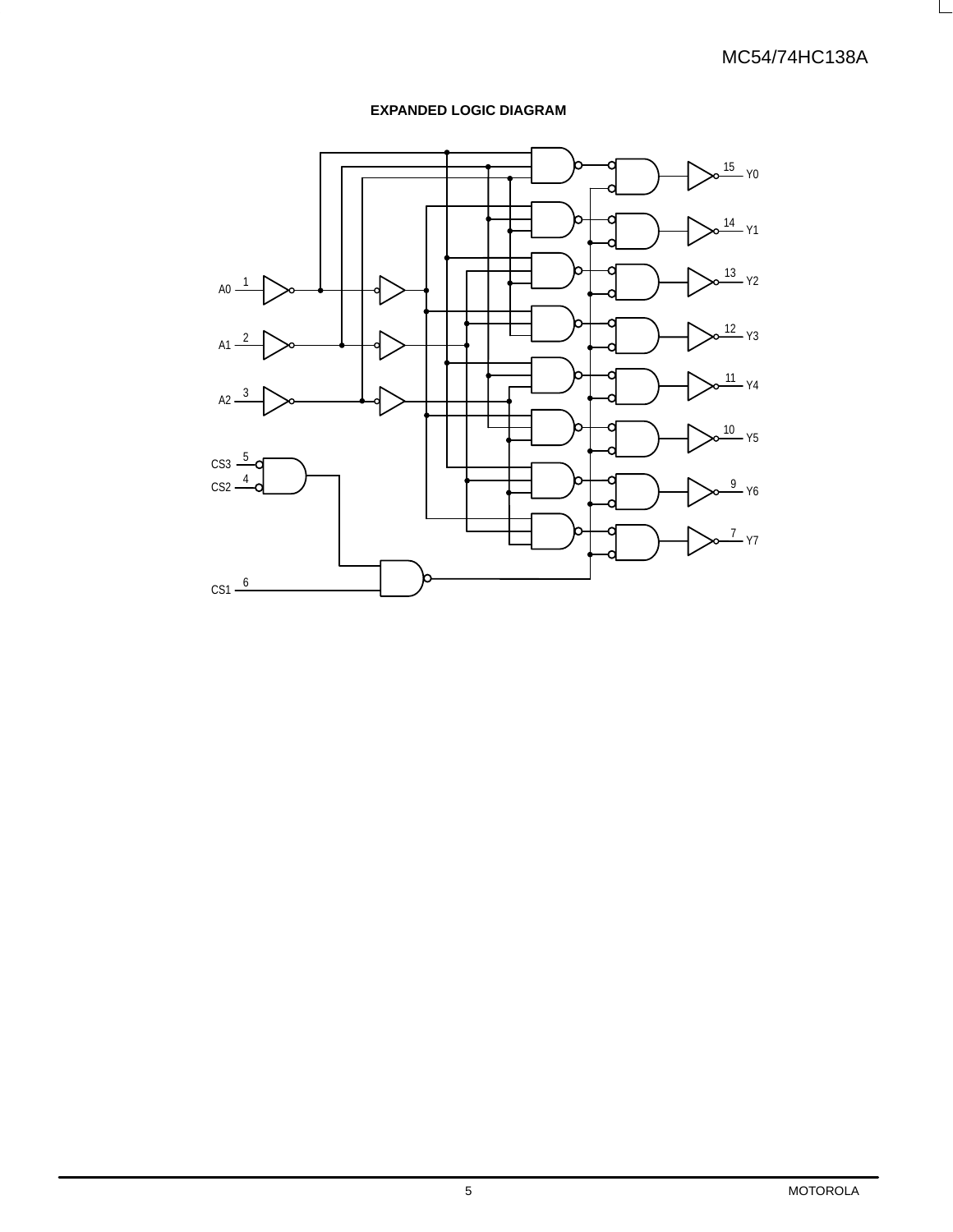# **OUTLINE DIMENSIONS**